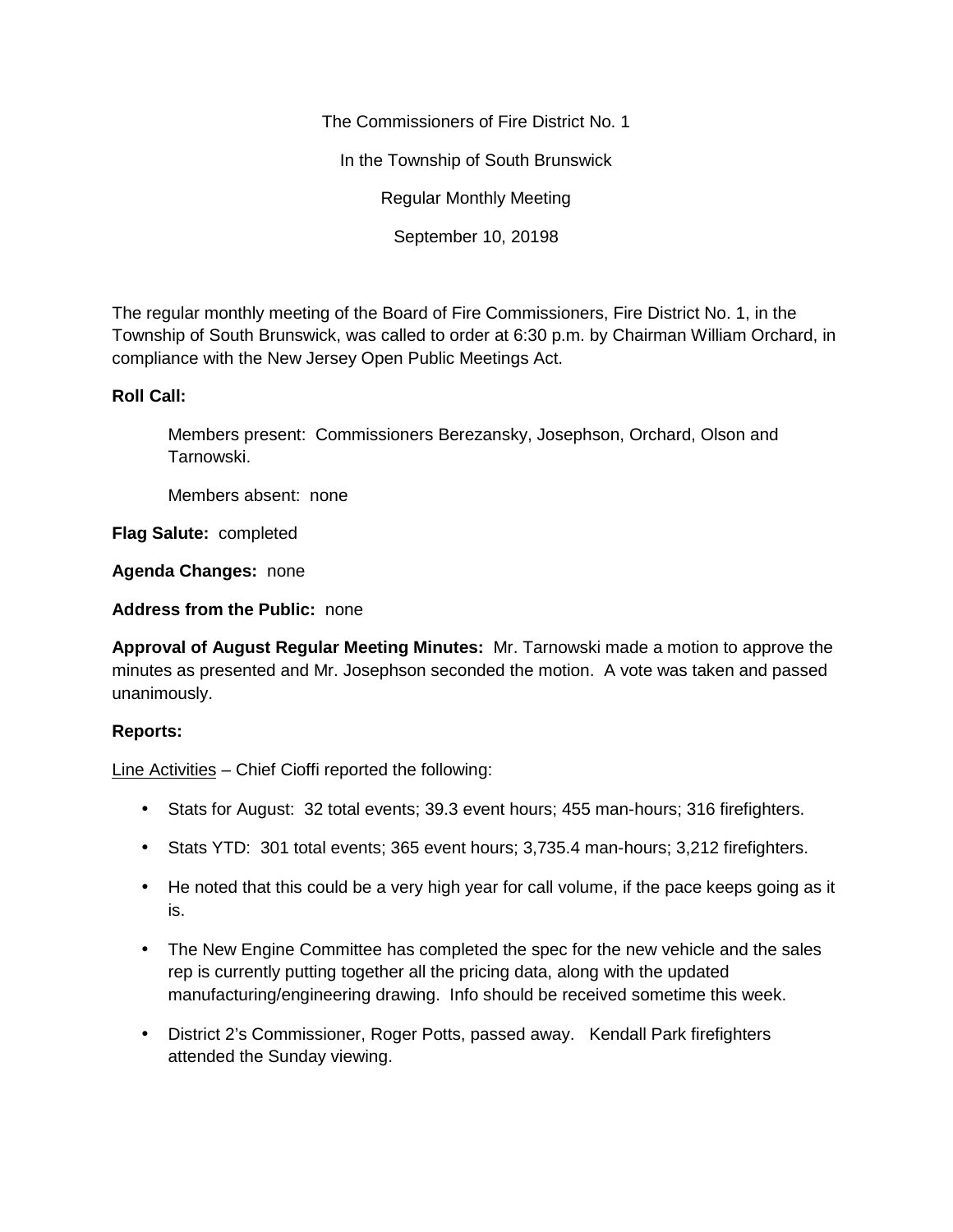President's Report – no report.

Treasurer's Report/Voucher List – Ms. Berezansky presented the report (file copy attached) and reported that all bills have been paid and accounts reconciled. After review of the Voucher List by the Commissioners, Mr. Tarnowski made a motion to approve the List as presented and Mr. Olson seconded the motion. A vote was taken and passed unanimously.

Secretary's Report – Mr. Olson had nothing to report.

Fire Coordinator's Report – Mr. Perez reported the following:

- 1. One of the garage doors at Station 23 had to repaired, as it wouldn't open all the way.
- 2. The A/C had to be repaired on Truck 221, as it was out of refrigerant.
- 3. The Chief's vehicle is in the shop for an A/C issue and a couple of recalls.
- 4. He will start to meet with the insurance reps to review all policies and insure that the costs are appropriate and in line with the District's current provider.

Chairman's Report – Mr. Orchard noted that next month, 2019 Budget planning will begin. Also, the Fire Company has indicated that they will not ask for an increase.

Standing Committee Reports –

*Fire Company Liaison –* nothing to report.

*Rescue Squad Liaison –* nothing to report.

*Public Relations –* The Open House will be 9/13/18

*State Association -* As Roger Potts was a past president, the Association may do something.

*Insurance –* previously noted.

**Unfinished Business:** none

**New Business:** A new laptop will be speced out and purchased for the Clerk.

**Executive Session:** none

**Address from the Public:** none